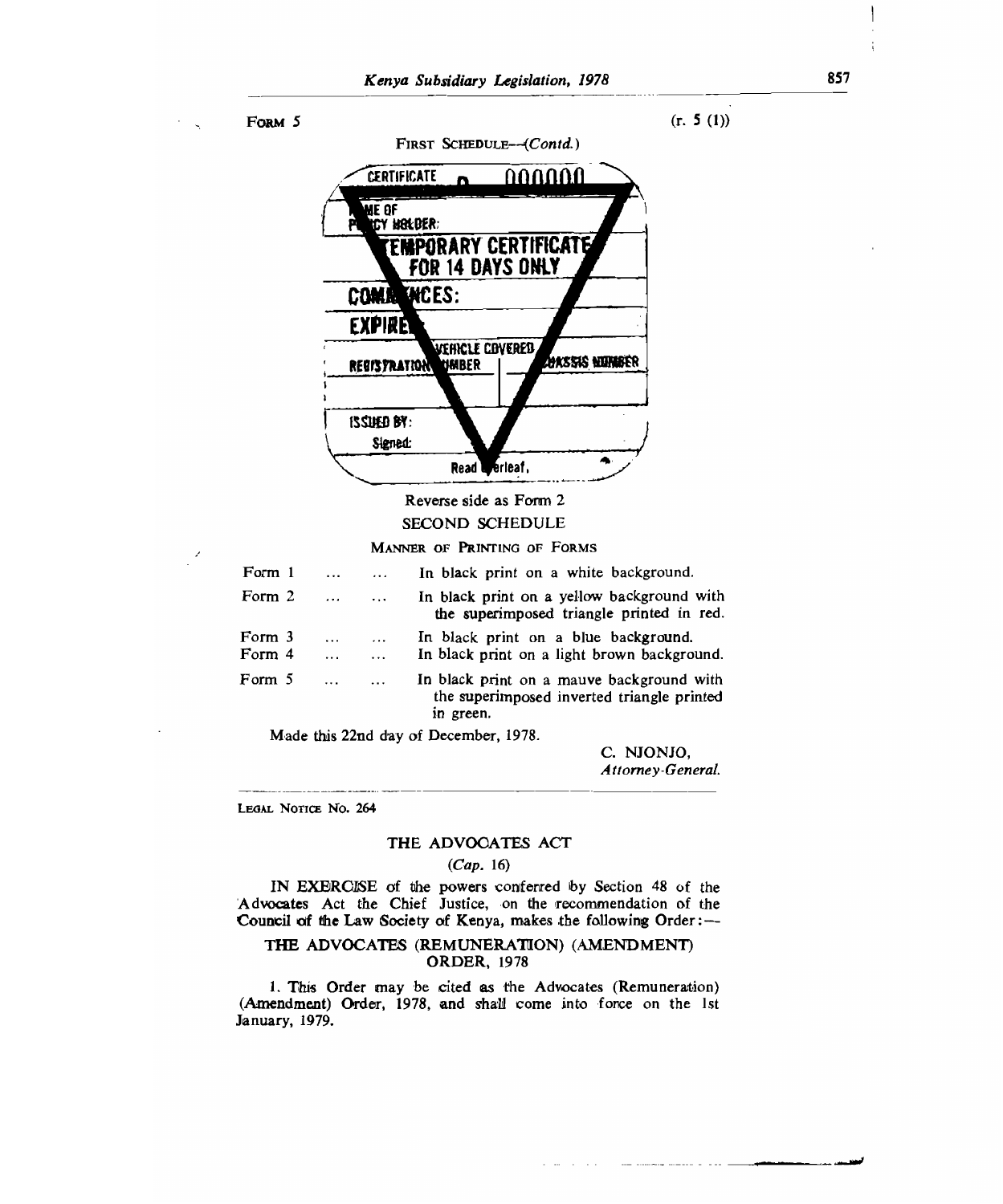Sub. Leg. 2. The Advocates (Remuneration) Order is amended by substituting for Schedules, I, II, 1II and IV thereto the new Schedules I, II, Ill and IV annexed hereto.

Ĵ.

ì

3. In the application of this Order to work commenced before but finally completed at the date on which this Order comes into force the provisions of this Order shall apply unless the work could have been completed before it came into force but for unnecessary delay attributable to the advocate.

## SCHEDULE I

#### FIRST SCALE

#### Scale of charges on sales, purchases and mortgages affecting land registered in the Government Lands Registry or the Land Titles Registry

|                                                                                                                                                                                                                                                                                                                                                                                                                 | <b>Scale Fee</b>                                                                                                                                                                                                                                                                                         | $Sh$ , $cts$ ,                                                               |
|-----------------------------------------------------------------------------------------------------------------------------------------------------------------------------------------------------------------------------------------------------------------------------------------------------------------------------------------------------------------------------------------------------------------|----------------------------------------------------------------------------------------------------------------------------------------------------------------------------------------------------------------------------------------------------------------------------------------------------------|------------------------------------------------------------------------------|
| (a) VENDOR'S ADVOCATES<br>For preparing and completing con-<br>tract, answering any preliminary<br>enquiries, deducing title (including<br>any necessary abstraction) to a free-<br>hold or leasehold property, answer<br>ring any requisitions on title, peru-<br>sing and completing conveyance or<br>assignment.                                                                                             | $(1)$ On the first £2,500 minimum<br>charge<br>. .<br>(2) From £2,501 to £5,000<br>per<br>£100<br>. .<br>(3) From £5,001 to £7,500 per<br>£100<br>$\ddot{\phantom{0}}$<br>(4) From .£7,501 to .£12,500<br>per<br>£100<br>$\cdot$ .<br>(5) From £12,501 to £20,000<br>per<br>£100<br>$\ddot{\phantom{0}}$ | 1,500<br>00<br>37<br>50<br>50<br>17<br>17<br>50<br>50<br>16<br>$12 \,$<br>50 |
| (b) PURCHASER'S ADVOCATE<br>For investigating title to a freehold<br>or leasehold property and preparing<br>and completing conveyance (inclu-<br>ding perusal and completion of con-<br>tract, if any).                                                                                                                                                                                                         | (6) Over £20,000 per £100<br>$\ddotsc$<br>The scale fee set out under<br>(a)<br>above.                                                                                                                                                                                                                   | 8<br>50                                                                      |
| (c)MORTGAGOR'S ADVOCATE<br>(i) For deducing title (including<br>any necessary abstraction) to a<br>freehold or leasehold property,<br>answering any requisitions on<br>title, perusing and completing<br>mortgage.<br>(ii) For preparing and completing<br>reconveyance or reassignment of<br>mortgage.<br>(d) MORTGAGEE'S ADVOCATE<br>(i) For investigating title to a free-<br>hold or leasehold property and | One-half of the scale fee set out<br>under $(a)$ above.<br>A fixed charge of<br>The scale fee set out under $(a)$                                                                                                                                                                                        | 350<br>$\infty$                                                              |
| preparing and completing mort-<br>gage.<br>(ii) For perusing and completing<br>reconveyance or reassignment<br>of mortgage.                                                                                                                                                                                                                                                                                     | above<br>A fixed charge of<br>. .                                                                                                                                                                                                                                                                        | 115<br>œ                                                                     |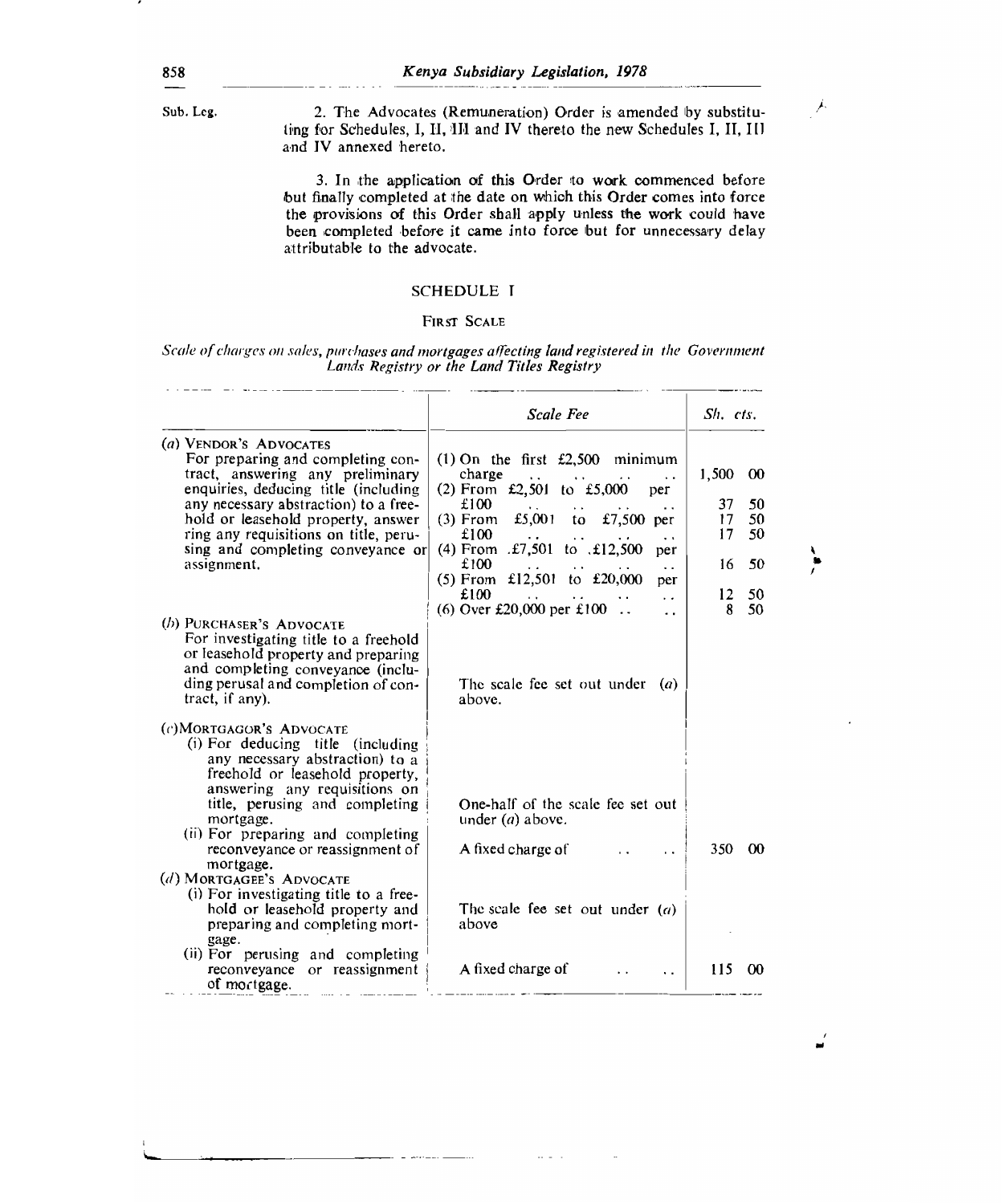# SECOND SCALE

|                                                                                                                                                                                                                                                                                                                             | or the Coast Registry or registered under the Registered Land Act                                                                                                                                                                                                                                             |                                                                                                         |
|-----------------------------------------------------------------------------------------------------------------------------------------------------------------------------------------------------------------------------------------------------------------------------------------------------------------------------|---------------------------------------------------------------------------------------------------------------------------------------------------------------------------------------------------------------------------------------------------------------------------------------------------------------|---------------------------------------------------------------------------------------------------------|
|                                                                                                                                                                                                                                                                                                                             | Scale Fee                                                                                                                                                                                                                                                                                                     | Sh. Cts.                                                                                                |
| (a) VENDOR'S ADVOCATE<br>For preparing and completing con-<br>tract for sale or conditions (if any),<br>answering any preliminary enquiries<br>deducing title (including and neces-<br>sary abstraction) to freehold or<br>leasehold property, answering any<br>requisitions on title, perusing and<br>completing transfer. | $(1)$ On the first £2,500 minimum<br>charge<br>£5,000<br>£2,501<br>$(2)$ From<br>to<br>рег<br>£100<br>to £7,500<br>£5,001<br>(3) From<br>per<br>£100<br>£7,501 to £12,500<br>(4) From<br>per<br>£100<br>£12,001 to<br>£20,000<br>(5) From<br>per $£100$<br>(6) Over £20,000 per £100.<br>$\ddot{\phantom{1}}$ | 1,250<br>$\infty$<br>28<br>$\infty$<br>15<br>$\boldsymbol{00}$<br>12<br>50<br>10<br>$\infty$<br>00<br>8 |
| (b) PURCHASER'S ADVOCATE<br>For investigating title to freehold or<br>leasehold property and preparing<br>and completing transfer (including<br>perusal and completion of contract<br>(i <sup>f</sup> any).                                                                                                                 | The scale fee set out under $(a)$<br>above.                                                                                                                                                                                                                                                                   |                                                                                                         |
| $(c)$ CHARGOR'S ADVOCATE<br>(i) For deducing title (including<br>any necessary abstraction) to<br>freehold or leasehold property<br>answering any requisitions on<br>title, perusing and completing<br>charge.<br>(ii) For preparing and completing                                                                         | One-half of the scale fee set out<br>under $(a)$ above.                                                                                                                                                                                                                                                       |                                                                                                         |
| discharge of charge.<br>(d) CHARGEE'S ADVOCATE<br>(i) For investigating title for free-<br>hold or leasehold property and<br>preparing and completing charge<br>(ii) For perusing and completing                                                                                                                            | <b>A</b> fixed charge of<br>$\ddot{\phantom{0}}$<br>The scale fee set out under $(a)$<br>above.                                                                                                                                                                                                               | 320 00                                                                                                  |
| discharge of charge.                                                                                                                                                                                                                                                                                                        | A fixed charge of                                                                                                                                                                                                                                                                                             | 160<br>00 <sup>1</sup>                                                                                  |

×

Scale of charges on sales, purchases and charges affecting land registered in the Inland Registry or the Coast Registry or registered under the Registered Land Act

 $\frac{1}{2} \frac{1}{\sqrt{2}} \frac{1}{\sqrt{2}}$ 

 $\bar{z}$ 

 $\omega$ 

 $\ddot{\phantom{a}}$ 

Ă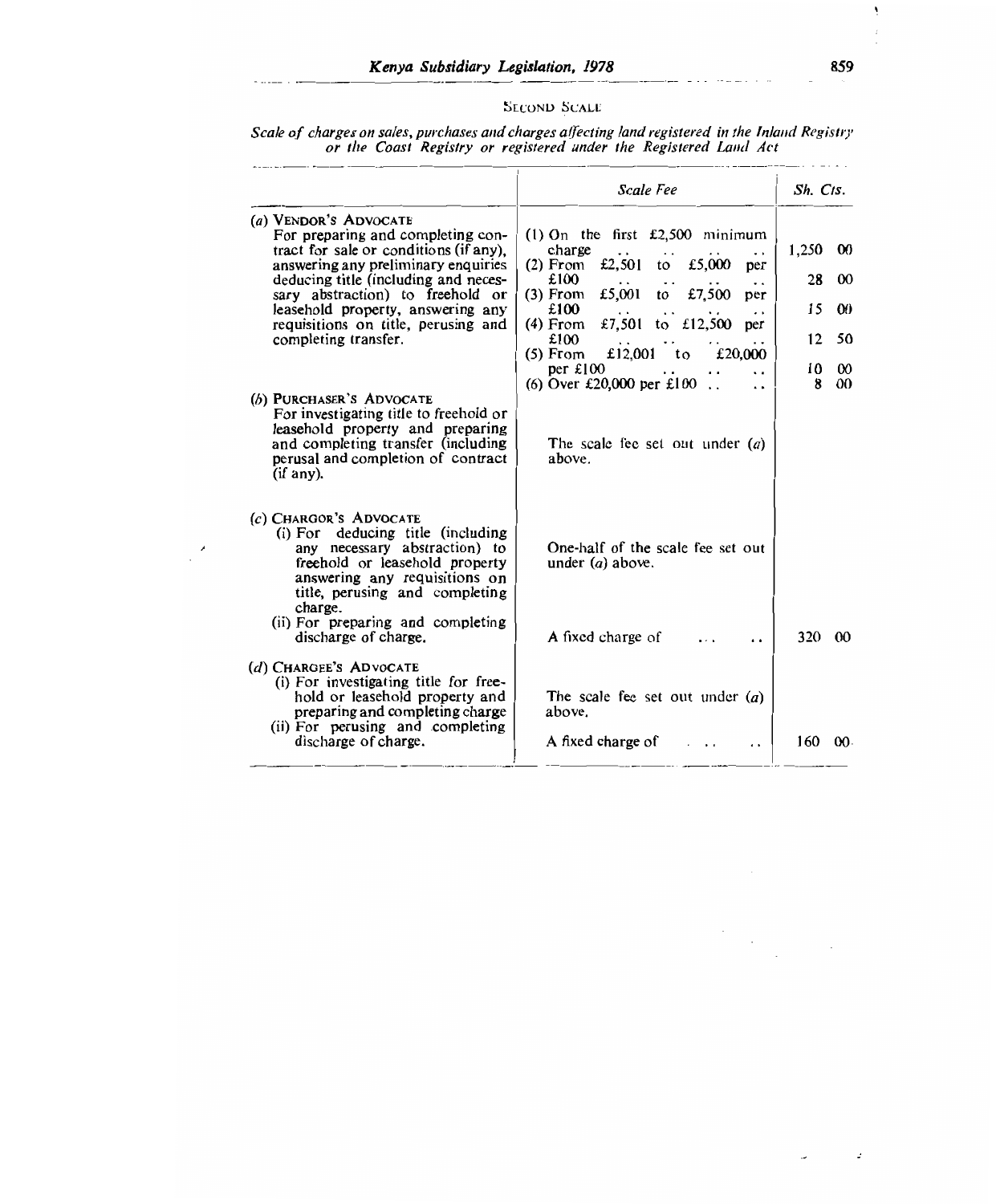#### THIRD SCALE

|  |  |  | Scale of charges relating to memoranda of equitable mortgage by deposit of documents or |  |  |
|--|--|--|-----------------------------------------------------------------------------------------|--|--|
|  |  |  | charges by deposit of title                                                             |  |  |

|                                                                                                                                                                                                                                                 | <b>Scale Fee</b>                                                                                                                                                                                                                                                              | Sh. cts. |                   |
|-------------------------------------------------------------------------------------------------------------------------------------------------------------------------------------------------------------------------------------------------|-------------------------------------------------------------------------------------------------------------------------------------------------------------------------------------------------------------------------------------------------------------------------------|----------|-------------------|
| (a) For investigating title to a freehold<br>or leasehold property and comple-<br>ting and registering a memorandum<br>of equitable mortgage by deposit of<br>documents or a memorandum of<br>charge by deposit of title in respect<br>thereof. | (1) On the first $£12,500$ minimum<br>charge $\ldots$ $\ldots$ $\ldots$<br>$\cdot$ $\cdot$<br>(2) From £12,501 to £20,000<br>per<br>K.E100<br>$\cdot$ $\cdot$<br>$\ddot{\phantom{a}}$<br>$\cdot$ .<br>$\cdots$<br>£100<br>$£20,000$ per<br>$(3)$ Over<br>$\ddot{\phantom{0}}$ | 1,275    | -00<br>- 50<br>75 |
| $(b)$ For preparing, completing and regis-<br>tering a memorandum of discharge<br>of equitable mortgage by deposit of<br>documents or a memorandum of<br>discharge of charge by deposit of<br>title.                                            | A fixed charge of                                                                                                                                                                                                                                                             | 150.     | $\infty$          |

#### FOURTH SCALE

Scale of negotiating commission on sales and mortgages

|                                                                                                                            | Scale Fee                                                                                                 | Sh.cts |                            |
|----------------------------------------------------------------------------------------------------------------------------|-----------------------------------------------------------------------------------------------------------|--------|----------------------------|
| For negotiating a sale of property by (1) On the first £5,000 per £100<br>private treaty or a loan secured by<br>mortgage. | (2) From £5,001 to £12,500 per £100<br>(3) From £12,501 to £20,000 per £100<br>(4) Over £20,000 per £100. | 18     | - 50<br>-75<br>-50<br>9 00 |

## **NOTES**

(1) In calculating fees payable under any of the above Scales a  $fraction of £100 up to and including £50 shall be accounted as one$ half but over £50 shall be accounted as a whole unit of calculation.

(2) In the above Scales, "mortgage" includes any conveyance, assignment or other assurance or any agreement to convey, assign or otherwise assure any immovable property or any estate interest or other right therein to secure the payment of any 'moneys; and "charge" includes any agreement to charge any immovlable property or any estate, interest or other right therein to secure the payment of any moneys; but neither word includes *a* memorandum of equitable mortgage by deposit of documents or a memorandum of charge by deposit of title or any agreement exclusively collateral 'thereto unless such collateral agreement contains an agreement or :covenant to execute a mortgage or charge at some future time or when called upon.

 $\mathbb{I}$ 

Æ.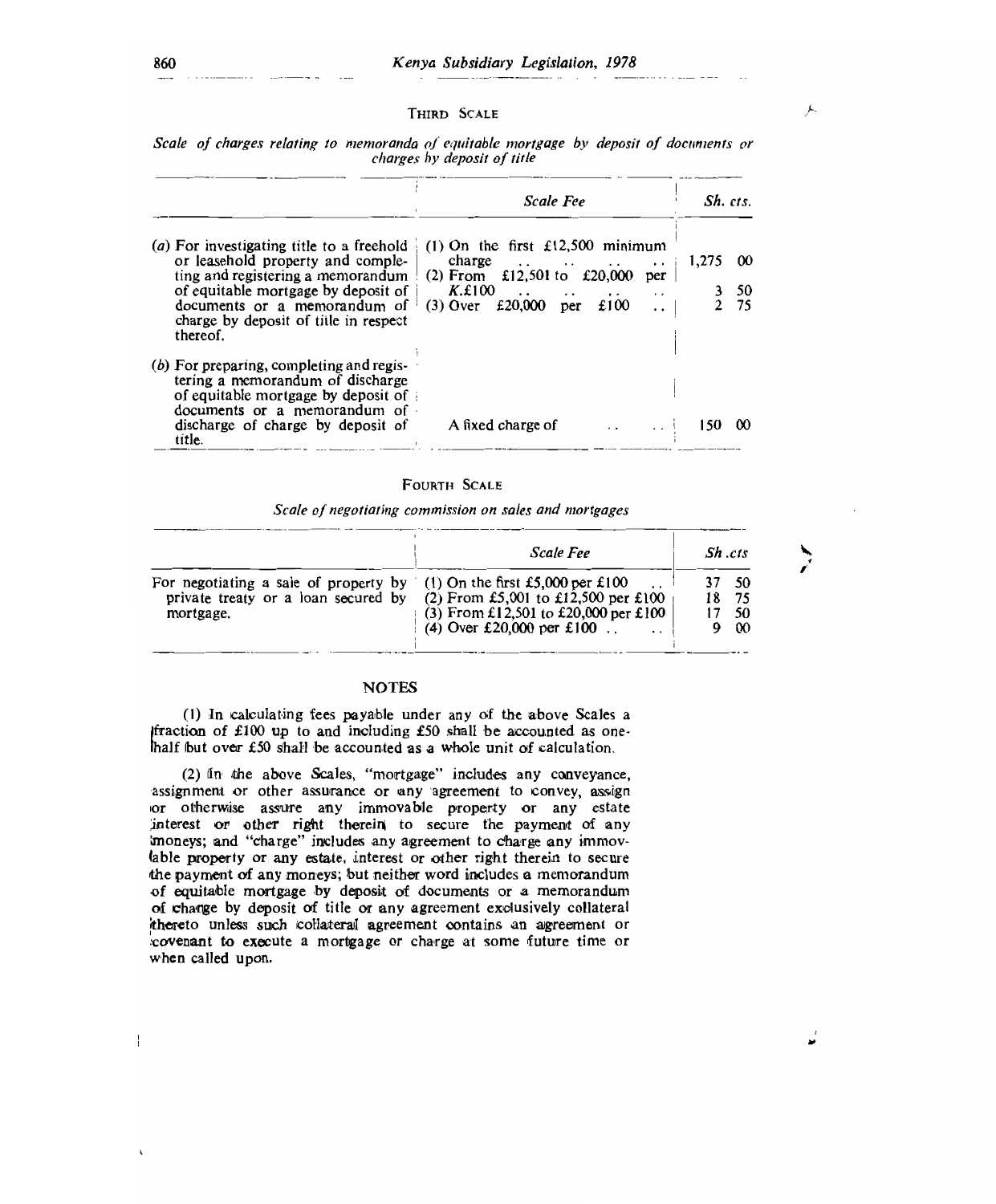### SCHEDULE II

Scale of charges for the preparation of leases, agreements for lease and tenancy agreements at a rack rent

|                                                                                                                                                                              | Scale Fee                                                                                     |                                                                                                                                                                                                                                               |  |  |  |  |
|------------------------------------------------------------------------------------------------------------------------------------------------------------------------------|-----------------------------------------------------------------------------------------------|-----------------------------------------------------------------------------------------------------------------------------------------------------------------------------------------------------------------------------------------------|--|--|--|--|
| (1) To the advocate preparing, sett-<br>ling and completing lease or<br>agreement and counterpart.<br>(a) where the term of the lease or<br>agreement is for 3 years or less | Annual Rent<br>First £500<br>£501 to £1,000<br>£1,500 $\vert$<br>$£1,001$ to<br>Over $£1,500$ | $10\%$ or Sh. 525 minimum.<br>$10\%$ on first £500, and<br>$3\%$ on excess.<br>$10\%$ on first £500, $3\%$<br>on next £500, and $2\%$ on<br>excess.<br>  10% on first £500.<br>$3\%$ on next £500.<br>$2\%$ on next £500.<br>$1\%$ on excess. |  |  |  |  |
| $(b)$ Where the term of the lease or<br>agreement is for more than 3<br>vears.                                                                                               | The scale fee set out under $(a)$ above increased by<br>one-half.                             |                                                                                                                                                                                                                                               |  |  |  |  |
| (2) To the advocate perusing, amen-<br>ding and completing lease or<br>agreement and counterpart.                                                                            | One-half of the fee payable under (1) above, or<br>Sh.262/50 whichever is the greater.        |                                                                                                                                                                                                                                               |  |  |  |  |

### **NOTES**

(1) Where a varying rent is payable the amount of the annual (rent means the amount of the largest annual rent payable under the lease or agreement.

(2) In the case of extension of the term of a lease, agreement for lease or tenancy agreement capable of being effected by way of an endorsement on or annexure to the original instrument the charge shall be calculated under Schedule V.

(3) Charges as to conveyances in fee, or for any other freehold estate reserving rent; or building leases reserving rent or other long 'leases not at a rack rent; or agreements for the same respectively shall be calculated under Schedule V.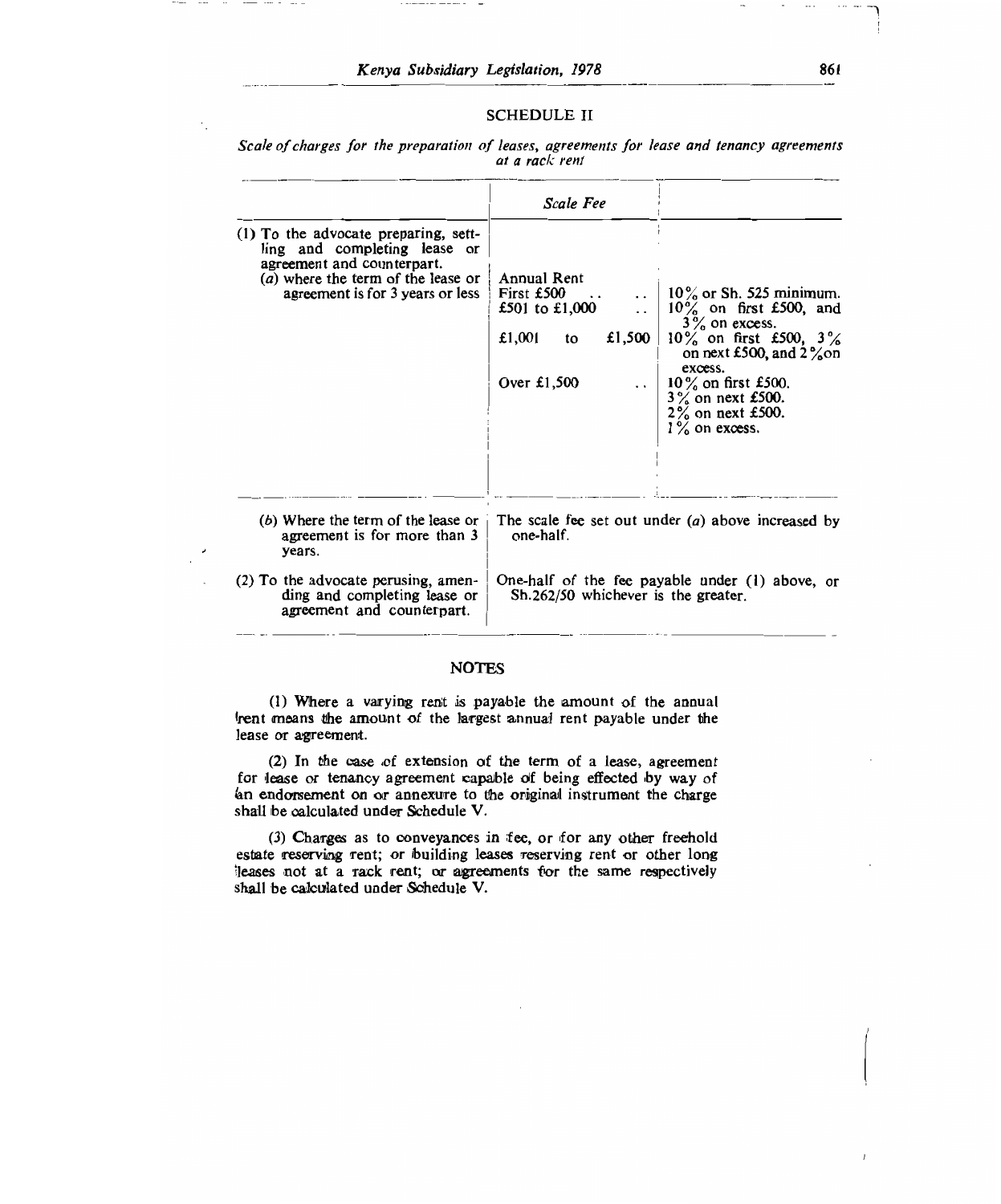j.

J

# SCHEDULE III

#### 1. Formation and incorporation of companies with share capital

A fee calculated according to the following scales, such fee to cover taking instructions to incorporate the company, drawing memorandum of association and articles of association (if any), preparing and lodging all necessary company forms at the Companies Registry on the incorporation of the company (but excluding any prospectus) and procuring certificate of incorporation, including all routine attendances and correspondence in connection therewith.

|  |  | (a) Private company without articles or with articles adopting Table "A" by reference without |                  |  |  |  |
|--|--|-----------------------------------------------------------------------------------------------|------------------|--|--|--|
|  |  |                                                                                               | any modification |  |  |  |

| Nominal Capital                                                                                                                      |                                                                                                  |                                                      | Fee                                                                             |    |  |  |  |
|--------------------------------------------------------------------------------------------------------------------------------------|--------------------------------------------------------------------------------------------------|------------------------------------------------------|---------------------------------------------------------------------------------|----|--|--|--|
| (i) Not exceeding $£5,000$                                                                                                           | $\cdot$ $\cdot$                                                                                  |                                                      | Sh.5,000<br>according<br>Sh.2.000<br>to<br>time, complexity and responsibility. | to |  |  |  |
| (i)<br>Exceeding $£5,000$<br>On the first $£5,000$<br>£5,001-£10,000<br>£10,001—£20,000<br>£20,001 -- £100,000<br>$£100,001$ upwards | $\cdot$ $\cdot$<br>$\ddot{\phantom{0}}$<br>$\cdot$ $\cdot$<br>$\cdot$ $\cdot$<br>$\cdot$ $\cdot$ | $\ddot{\phantom{a}}$<br>$\cdot$ $\cdot$<br>$\cdot$ . | $\therefore$ 3%<br>$2\frac{1}{2}\%$ .<br>$2/\nu$<br>$\frac{1}{4}$ %.            |    |  |  |  |

(b) Private company with articles adopting Table "A" by reference but with modification

| Nominal Capital                                                       |                      |                      |                      | Fee                                                                                                                                                                                                |
|-----------------------------------------------------------------------|----------------------|----------------------|----------------------|----------------------------------------------------------------------------------------------------------------------------------------------------------------------------------------------------|
| First £5,000<br>$\ddot{\phantom{0}}$                                  | . .                  | . .                  | . .                  | Sh.5,000 to Sh.7,500.                                                                                                                                                                              |
| £5,001—£10,000                                                        | $\cdot$              |                      | $\ddot{\phantom{0}}$ | Sh.7,500 to Sh.9,000                                                                                                                                                                               |
| £10,001 $-$ £25,000                                                   |                      | . .                  | $\ddot{\phantom{0}}$ | Sh.9,000 to Sh.10,500.                                                                                                                                                                             |
| £25,001 - £100,000                                                    | . .                  | . .                  |                      | Sh.10,500 to Sh.14,250 according to                                                                                                                                                                |
|                                                                       |                      |                      |                      | time, complexity and responsibility.                                                                                                                                                               |
| £100,000 upwards                                                      | . .                  |                      |                      | $\frac{1}{8}$ % on the balance over Sh.100,000.                                                                                                                                                    |
| (c) Private company with articles not adopting Table "A" by reference |                      |                      |                      |                                                                                                                                                                                                    |
| Nominal Capital                                                       |                      |                      |                      | Fee                                                                                                                                                                                                |
| (i) Not exceeding $£5,000$                                            |                      |                      | $\cdot$ $\cdot$      | $Sh.5,000$ to $Sh.9,000$ according to time,<br>complexity and responsibility.                                                                                                                      |
| (ii) Exceeding $£5,000$                                               |                      |                      |                      |                                                                                                                                                                                                    |
| On the first $£5,000$                                                 | . .                  | $\ddot{\phantom{0}}$ | $\ddot{\phantom{0}}$ | $8\%$                                                                                                                                                                                              |
| £5,001- $\pm$ 10,000                                                  | $\ddot{\phantom{a}}$ | $\cdot$              | $\ddot{\phantom{0}}$ | $4\frac{6}{6}$                                                                                                                                                                                     |
| £10,001 $-$ £25,000                                                   | $\ddot{\phantom{0}}$ | $\ddot{\phantom{0}}$ | . .                  | $\frac{1}{2}$ %.                                                                                                                                                                                   |
| £25,001- $\pm$ 75,000                                                 | $\ddot{\phantom{a}}$ | $\ddot{\phantom{0}}$ |                      |                                                                                                                                                                                                    |
|                                                                       |                      |                      |                      |                                                                                                                                                                                                    |
| $£75,000$ upwards                                                     | . .                  |                      |                      |                                                                                                                                                                                                    |
|                                                                       |                      |                      |                      | Ĭ%.                                                                                                                                                                                                |
| Nominal Capital                                                       |                      |                      |                      | Fee                                                                                                                                                                                                |
| (i) Not exceeding $£5,000$ .                                          |                      | $\ddot{\phantom{0}}$ |                      | complexity and responsibility.                                                                                                                                                                     |
| $(ii)$ Exceeding £5,000                                               |                      |                      |                      |                                                                                                                                                                                                    |
|                                                                       |                      | $\ddot{\phantom{0}}$ |                      |                                                                                                                                                                                                    |
| On the first £5,000                                                   | $\ddot{\phantom{0}}$ |                      |                      | $4\%$                                                                                                                                                                                              |
| £5,000-£10,000                                                        | . .                  |                      | $\ddot{\phantom{0}}$ |                                                                                                                                                                                                    |
| £10,001-£20,000                                                       | $\ddot{\phantom{0}}$ | $\ddot{\phantom{0}}$ | $\ddot{\phantom{0}}$ |                                                                                                                                                                                                    |
| £20,001-£100,000                                                      | . .                  | $\ddot{\phantom{1}}$ |                      | (d) Public company with articles adopting Table " $A$ " by reference without any madification<br>$Sh.3,000$ to $Sh.6,000$ according to time,<br>$3\frac{6}{4}$<br>$4\frac{6}{4}$<br>$4\frac{6}{4}$ |
| £100,000 upwards                                                      | $\ddot{\phantom{0}}$ | . .                  |                      | $\tilde{A}_{\alpha}^{\delta}$                                                                                                                                                                      |
|                                                                       |                      |                      |                      |                                                                                                                                                                                                    |
|                                                                       |                      |                      |                      |                                                                                                                                                                                                    |

i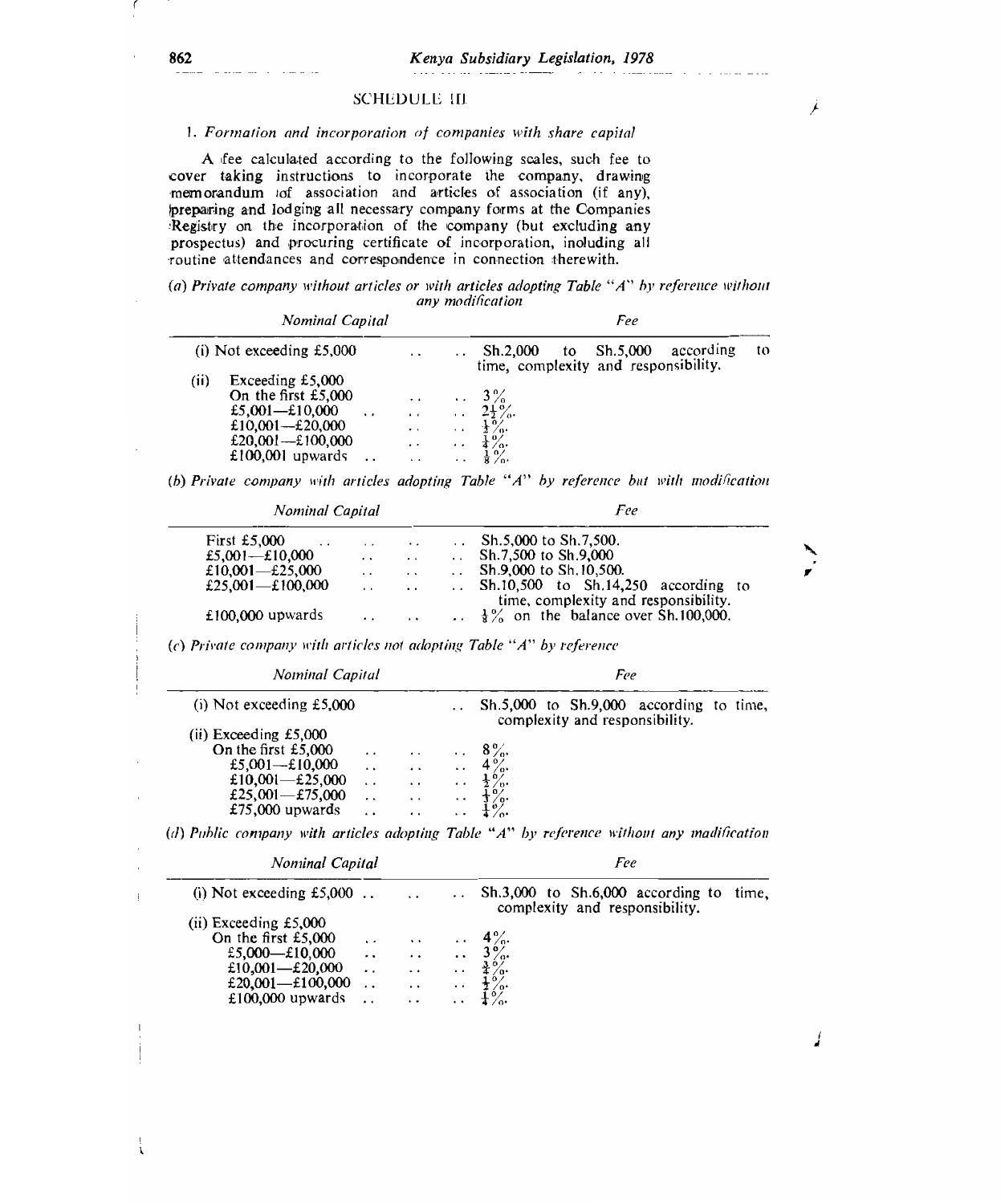*(e) Public company with articles adopting Table "A" by reference but with modification* 

| Nominal Capital              |                      |                      | Fee                                                                             |
|------------------------------|----------------------|----------------------|---------------------------------------------------------------------------------|
| <b>First £5,000</b>          | $\ddot{\phantom{0}}$ | $\cdot$ .            | Sh.6,000 to Sh.8,500.                                                           |
| £5,001-£10,000               | $\cdot$ .            | $\ddot{\phantom{0}}$ | Sh.8,500 to Sh10,000.                                                           |
| £10,001-£25,000              | $\cdot$ .            | $\cdot$ .            | Sh.10,000 to Sh.11,500.                                                         |
| <del>£25,001—£10</del> 0,000 |                      |                      | * <del>* * * \$h.11,500 to \$h.15,250 *</del>                                   |
| £25,001 $-$ £100,000         | $\ddot{\phantom{0}}$ |                      | $Sh.11,500$ to $Sh.15,250$ according to time,                                   |
| £100,000 upwards             | $\cdot$ .            | $\cdot$ .            | complexity and responsibility.<br>$\therefore$ +% on the balance over £100,000. |

*(f)Public company with articles not adopting Table "A" reference* 

| <b>Nominal Capital</b>                                            |                      |                      |                      | Fee                                                                            |  |  |  |  |  |
|-------------------------------------------------------------------|----------------------|----------------------|----------------------|--------------------------------------------------------------------------------|--|--|--|--|--|
| (i) Not exceeding $£5,000$ .                                      |                      | $\cdot$ $\cdot$      |                      | $Sh.8,500$ to $Sh.12,500$ according to time.<br>complexity and responsibility. |  |  |  |  |  |
| (ii) Exceeding $£5,000$                                           |                      |                      |                      |                                                                                |  |  |  |  |  |
| On the first £5,000                                               | $\cdot$ .            | $\cdot$ .            |                      | $\therefore$ 7%                                                                |  |  |  |  |  |
| £5,001—£10,000                                                    | $\ddot{\phantom{0}}$ | $\sim$ $\sim$ $\sim$ |                      | $\therefore$ 5%.                                                               |  |  |  |  |  |
| £10,001- $£25,000$                                                | . .                  | $\cdot$ $\cdot$      | $\ddot{\phantom{a}}$ | $1\%$                                                                          |  |  |  |  |  |
| £25,001- $E$ 250,000                                              | . .                  | $\cdot$ .            |                      | $\frac{1}{2}$ %.                                                               |  |  |  |  |  |
| £250,001 upwards                                                  | . .                  | $\ddot{\phantom{0}}$ | $\cdot$ $\cdot$      |                                                                                |  |  |  |  |  |
| 2. Formation and incorporation of companies without share capital |                      |                      |                      |                                                                                |  |  |  |  |  |

| (a) Without articles of association or with<br>articles adopting Table "A" without any |  |  |                               |
|----------------------------------------------------------------------------------------|--|--|-------------------------------|
| modification                                                                           |  |  | $\ldots$ Sh.2.500 - Sh.5.000. |
| (b) With full articles of association                                                  |  |  | $\ldots$ Sh.5,000—Sh.7,000.   |

In either case according to time, complexity and responsibility.

#### *3. Registration of Foreign Companies:*

Sh. 1,500 to cover taking instructions to register, preparing and 'lodging the necessary company forms at the Companies Registry and 'procuring certificate of registration, including all routine attendances and correspondence in connection therewith.

#### *4. Debetures*

 $\vec{r}$ 

(1) Single debentures:

On each single debenture of any nature, whether secured or unsecured **and** whether or not creating or accompanied by the creation of security over immovable property, a fee (in addition to that prescribed in Schedule I to this Order in respect of the creating of any security over immovable property) calculated as follows:

*Capital for which debenture issued* 

|                      |     |                      |                      | Fee              |
|----------------------|-----|----------------------|----------------------|------------------|
| $\ddot{\phantom{1}}$ | . . |                      |                      | Sh.500.          |
| . .                  | . . | $\ddot{\phantom{1}}$ | $\ddot{\phantom{0}}$ | $1\%$            |
| . .                  |     | . .                  |                      | $\frac{1}{2}$ %. |
| . .                  |     | . .                  | . .                  | $\frac{9}{6}$    |
|                      | . . | $\ddot{\phantom{1}}$ |                      | $10\%$           |
|                      | . . | . .                  | $\ddotsc$            | $1/20\%$         |
|                      |     | . .<br>. .           |                      |                  |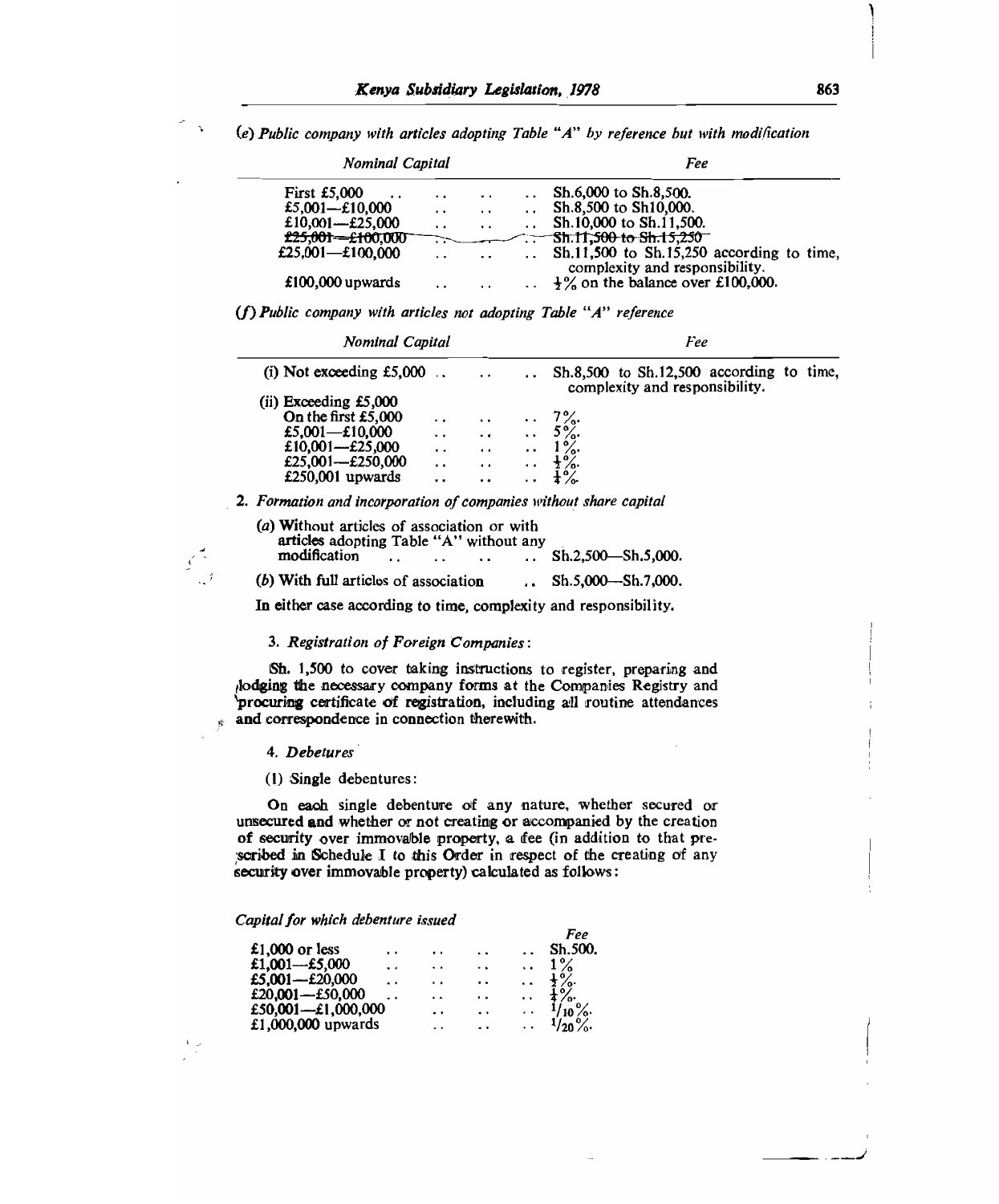(2) *Series of debentures:* 

A fee on the total capital for which the series is issued as for a single debenture, with the addition of fees under Schedule V to this Order in respect of the preparation, completion and registration of all debentures after the first.

(3) Debenture stock issued under a debenture trust deed:

A fee on the total capital for which the trust deed is drawn as for a single debenture plus one-half thereof, with such additional amount as may be reasonable taking into account the time, complexity and responsibility involved in each case.

#### NOTES

- *(I) (a) Where* the grantee of a security and the 'company creating it are separately represented, the advocate for the company shall be entitled to charge one-half of the fees chargeable by the advocate for the grantee.
- $(b)$  Where one advocate represents both the grantee of a security and the company creating it he shall be entitled to increase the prescribed fee by forty per cent.
- (2) Where a security is created *by* one document by more than one company in favour of the same grantee to secure the same amount, then the fee payable shall be the full prescribed fee in respect of the first company, one-half of such fee in respect of the second company and one-quarter of such fee in respect of each company thereafter; the total fees to be divided equally between the companies unless otherwise agreed by all the companies in writing.
- (3) Where a security is created by one document by a company in favour of more than one grantee, then the fee payable shall be the full prescribed fee in respect of the first grantee. one half of such fee in respect of the second grantee and one-quarter of such fee in respect of each grantee thereafter.
- (4) Unless otherwise agreed by the parties in writing the company or companies creating a security shall pay the fees of the advocate for the grantee as well as the fees of its or their own advocate.

#### *5. Other Company Work*

All work relating to company matters other than that for which fees are prescribed in this Schedule shall be charged under the appropriate Schedule.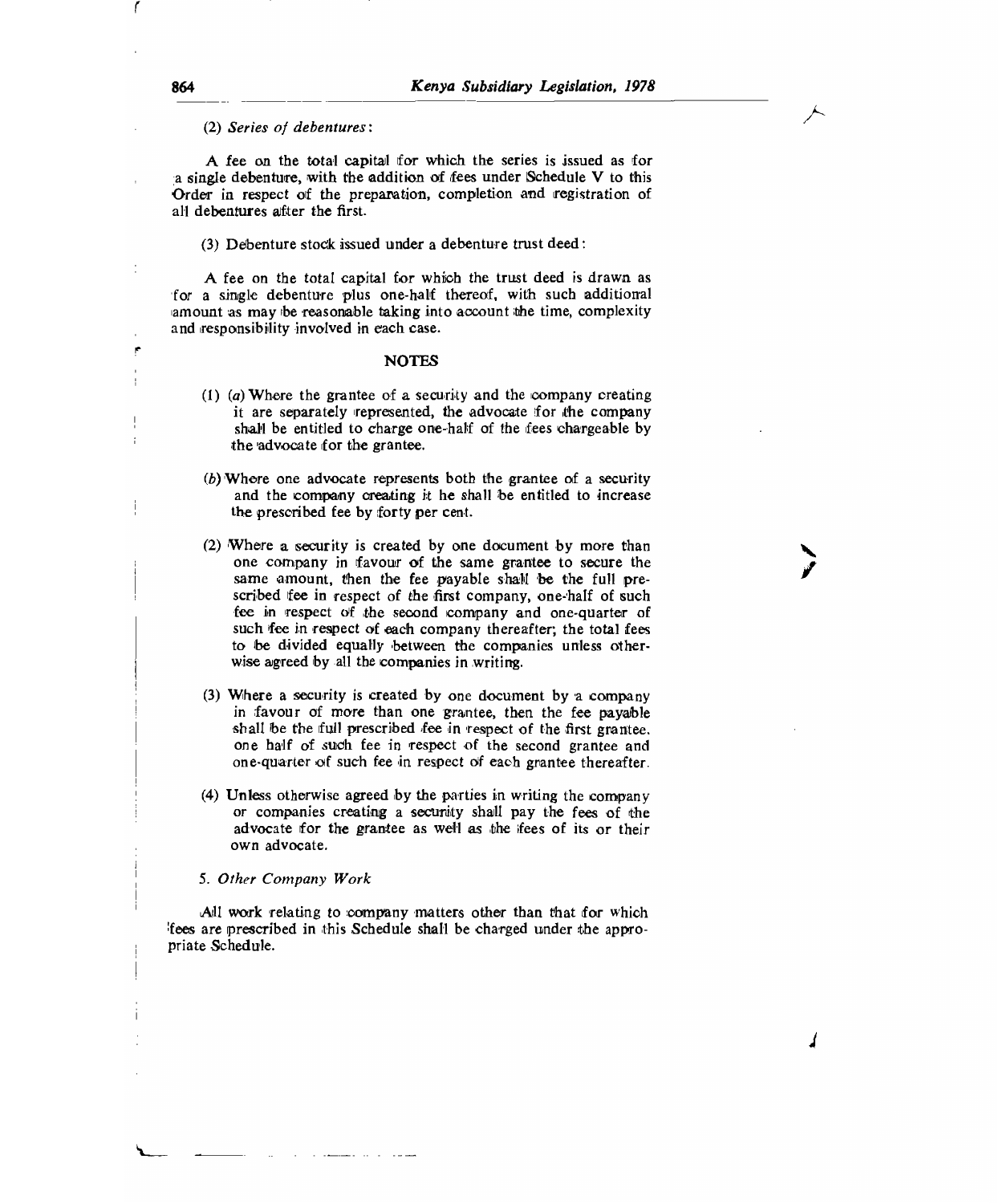$\mathcal{A}=\{A_1,\ldots,A_n\}$  , and

 $\cdot$   $\hspace{0.1cm}$   $\hspace{0.1cm}$   $\hspace{0.1cm}$   $\hspace{0.1cm}$   $\hspace{0.1cm}$   $\hspace{0.1cm}$   $\hspace{0.1cm}$   $\hspace{0.1cm}$   $\hspace{0.1cm}$   $\hspace{0.1cm}$ 

 $\overline{1}$  $\overbrace{\phantom{a}}^{\phantom{a}}$ 

 $\frac{1}{2}$ 

# SCHEDULE **IV**

# **TRADE** MARKS AND PATENTS

# *A. Trade Marks*

|                                                                                                                                                                                                                                                                                              | Sh.              |
|----------------------------------------------------------------------------------------------------------------------------------------------------------------------------------------------------------------------------------------------------------------------------------------------|------------------|
| $\div$ 1. Applications                                                                                                                                                                                                                                                                       |                  |
| (a) Instructions to register one trade mark in one class,<br>drawing forms of application and authorization, and<br>furnishing four copies of representation of mark                                                                                                                         | 450.00           |
| (b) Instructions to register second and further trade<br>marks in the name of the same proprietor<br>simultaneously per trade mark in one class<br>$\cdots$                                                                                                                                  | 270.00           |
| 2. REGISTERED USERS                                                                                                                                                                                                                                                                          |                  |
| (a) Instructions to file an application to enter one<br>registered user of one registered trade mark or more<br>than one registered trade mark of the same pro-<br>prietor incorporated in the same set of documents<br>and subject to the same conditions and restrictions<br>in each case- |                  |
| (1) for the first or single registered trade mark                                                                                                                                                                                                                                            | 500.00           |
| (2) for the second registered trade mark<br>.<br>2,300                                                                                                                                                                                                                                       | 225.00           |
| (3) for the third registered trade mark<br>$\ddotsc$<br>$\ddotsc$                                                                                                                                                                                                                            | 150.00           |
| (4) for the fourth and each subsequent registered<br>trade mark, applications being filed simultane-<br>vislo                                                                                                                                                                                | 60.00            |
| (b) Drawing statement of case, statutory declaration in<br>support and application depending on the amount<br>of work involved but not less than $\dots$                                                                                                                                     | 750.00           |
| (c) Drawing registered user agreement depending on the<br><b>amount</b> of work involved but not less than                                                                                                                                                                                   | $\dots 1,000.00$ |
| (d) Instructions to file an application under section 31 $(8)$<br>(b) for cancellation of a registered user in respect<br>of one registered trade mark or more than one<br>conjutered trade mark of same proprietor                                                                          |                  |
| (1) for the first or single registered trade mark                                                                                                                                                                                                                                            | 400.00           |
| (2) for the second registered trade mark<br>$\cdots$                                                                                                                                                                                                                                         | 270.00           |
| (3) for the third registered trade mark<br>$\ddotsc$<br>$\ddotsc$                                                                                                                                                                                                                            | 180.00           |
| (4) for the fourth and each subsequent trade mark,<br>application being filed simultaneously<br>$\cdots$                                                                                                                                                                                     | 90.00            |
| (e) Drawing application and statement of grounds<br>depending on amount of work involved but not less<br>than<br>$\dddotsc$<br>$\ddotsc$<br>$\ddot{\phantom{a}}$<br>$\ddotsc$<br>$\cdots$                                                                                                    | 225.00           |
| (f) And for each subsequent registered trade mark the<br>grounds for cancellation being the same                                                                                                                                                                                             | 75.00            |
| (g) Instructions to file an application for variation of<br>terms of appointment of a registered user including<br>drawing application<br>$\cdots$<br>$\cdots$<br>.                                                                                                                          | 500.00           |
|                                                                                                                                                                                                                                                                                              |                  |

 $\cdot$ 

 $\cdots$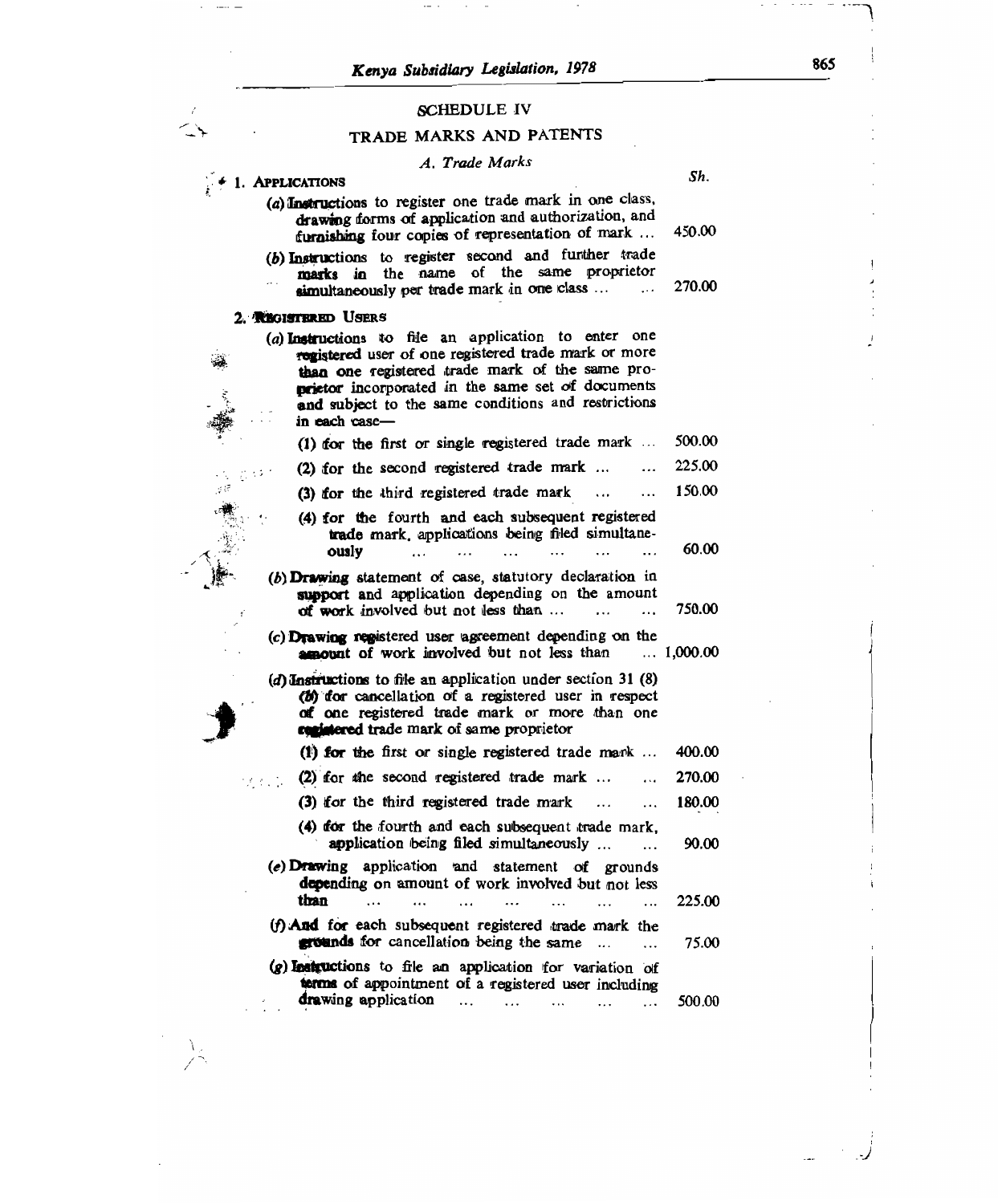*Sh.* 3. ASSIGNMENTS (a) Instructions to file an application to register *a*  subsequent proprietor of one registered trade mark (or more than one registered trade mark standing in the same name under the same devolution of title and filed simultaneously) with or without goodwill (1) for the first registered trade mark  $\ldots$   $\ldots$  300.00 (2) for the second registered trade mark  $\dots$  ... 135.00 (3) for each subsequent registered trade mark ... 90.00 *(b)* Instructions to file application for directions iby *the*  Registrar for advertisement of the assignment of trade marks in use without goodwill and attending to the advertisement thereof (1) for one registered trade mark assigned  $\dots$   $\dots$  300.00 (2) for every other registered trade mark assigned under the same devolution of title filed simultaneously ... ... ... ... ... ... 135.00 *(c)* Instructions to apply for extensions of time in which to apply for directions to advertise ... ... ... 150.00 4. RENEWALS ENEWALS<br>
(a) Instructions to renew the registration of one trade<br>
mark in one class, including drawing the prescribed form and form of authorization ... ... ... 330.00 (b)Instructions to renew the registration of second and further trade marks in the name of the same proprietor simultaneously including drawing the prescribed form and form of authorization per mark in one class ... ... ... ... ... ... 225.00  $(c)$  Instructions to renew the registration of one trademark in one class under the provisions of Rule 68 of the Trade Mark Rules, including drawing the<br>nescribed forms and forms of authorization ... prescribed forms and forms of authorization ... 400.00 5. CHANGE OF NAME (a)Instructions to register change of name of the registered proprietor in respect of one trade mark in one class including drawing the prescribed form<br>and form of authorization ... ... ... ... and form of authorization ... ... ... ... 180.00 (b)Instructions to register change of name of the registered proprietor in respect of second and further trade marks simultaneously including drawing the prescribed form and form of authorization for each change of name per trade mark in one class ... ... ... ... ... ... ... ... 120.00

I.

866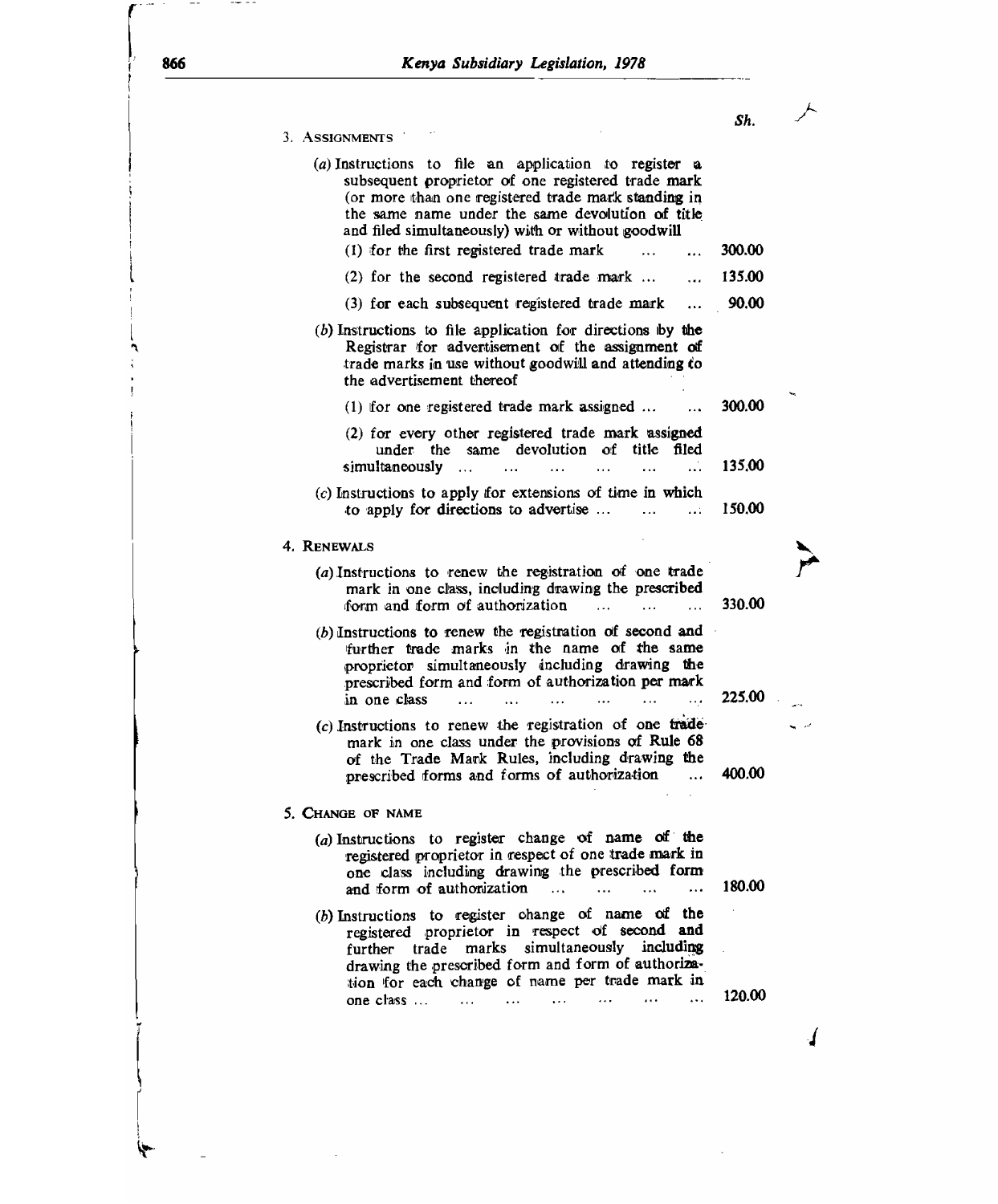*liartya Subsidiary Legislatibn; 1978* **867** 

AseIlar-

 $\mathbb{Z}_2$ 

ζ

| <b>NGE OF ADDRESS</b>                                                                                                                                                                                                                                                                                                                         |                  |
|-----------------------------------------------------------------------------------------------------------------------------------------------------------------------------------------------------------------------------------------------------------------------------------------------------------------------------------------------|------------------|
| b) in the series of the series of address of the<br>registered proprietor in respect of one trade mark<br>in one class including drawing the prescribed form<br>$Sh.$ :15.<br>and form of authorization                                                                                                                                       | 180.00           |
| (b) interestions to register change of address of the<br>registered proprietor in respect of second and<br>r trade marks simultaneuosly including the<br>ring of the prescribed form and forms of<br>authorisation, for each change of address per trade<br>60.GE                                                                             |                  |
| mark in one class<br>12.00<br><b>LATIONS OR AMENDMENTS</b><br>$\epsilon$ , and $\epsilon$<br>(a) Testructions to amend or alter one registered trade                                                                                                                                                                                          | 120.00           |
| starts in one class including the drawing of the pre-<br>applied figure and form of authorization<br>$\cdot$<br>$(v(b))$ instructions to amend or alter second and further<br>J -<br>and trade marks simultaneously in one class<br>studing the drawing of the prescribed form and                                                            | 300.00           |
| our of authorization for amendment er akeration<br>ber trade mark per class<br><b><i>SEARCHRS</i></b>                                                                                                                                                                                                                                         | 120.00           |
| <b>AD Millimetructions</b> to search the register<br>(b) limit settiens to advise on the registrability of a pro-<br>point trade mark in one class including all<br><b>00.00</b>                                                                                                                                                              | 150.00           |
| corremondence<br>(c) learnections to obtain Registrar's preliminary advice<br><b>OR Form TM.</b> 27 or TM. 28 including drawing the<br>the form and all correspondence in connec-<br><b>DREADWAY</b>                                                                                                                                          | 350.00<br>150.00 |
| (d) lastructions to search a trade mark file or particulars<br>thereof per trade mark in one class<br>.<br>OPPOSITION AND RECTIFICATION PROCEEDINGS                                                                                                                                                                                           | 100.00           |
| to enter opposition or to defend opposi-<br>tion proceedings or to apply for rectification or to<br>defend rectification proceedings where such opposi-<br>tion or proceedings are conducted before the<br>the interest watch fee as the taxing officer in the<br>exercise of his discretion and taking into considera-                       |                  |
| tion the nature and importance of the opposition<br>or rectification, the value of the trade mark to the<br>parties concerned, the amount of evidence filed and<br>the time required for the preparation thereof, the<br>2.2. Note Monduct of the proceedings and all other<br>soitzut treat circumstances shall decide, but not less<br>than | $\dots$ 1,500.00 |
| (b) Attendance before the Registrar conducting opposi-<br>don of rectification proceedings every whole day 2,000.00                                                                                                                                                                                                                           |                  |